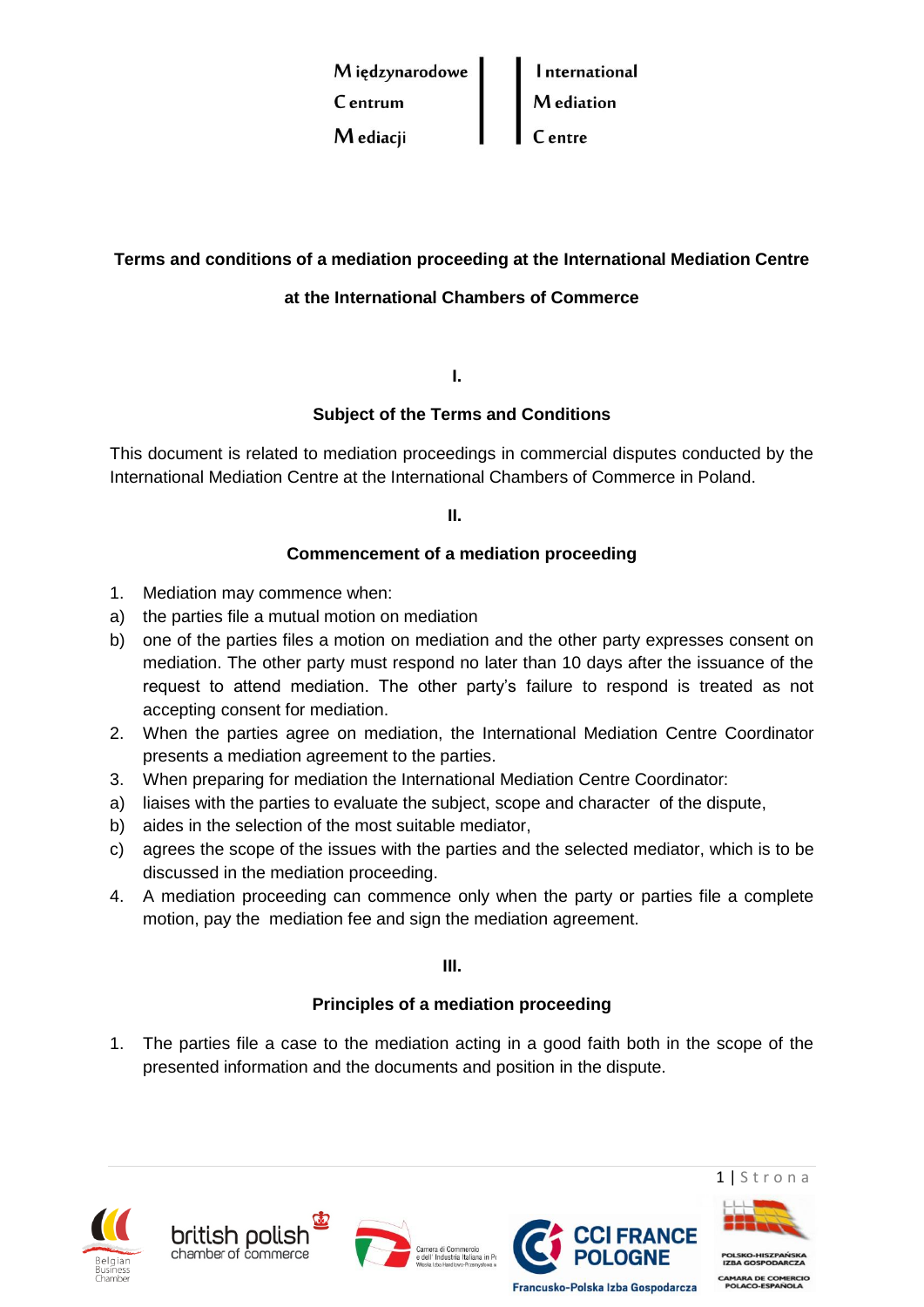| Międzynarodowe | International     |
|----------------|-------------------|
| C entrum       | <b>M</b> ediation |
| M ediacji      | C entre           |

- 2. The parties of a mediation proceeding liaises with the mediator and the Centre's Coordinator regarding the presented information, documents and participation in the mediation sessions.
- 3. A mediator should conduct a mediation proceeding in accordance with the principle of impartiality and if any circumstances occur which may influence the proceeding the mediator should refuse to conduct it.
- 4. A mediator may refuse to conduct a mediation proceeding also due to other important factors.
- 5. The circumstances, information and documents related to the mediation proceeding are confidential. This information cannot be used in any other court proceedings, mediation or any other proceedings. The parties of the proceeding cannot cite any positions or suggestions of any other party or mediator which were stated during the mediation proceeding, as well as any concessions of the parties within a mediation proceeding, suggestions, proposals or opinions of the mediator, positions of the parties related to the acceptance or failure to accept an amicable settlement to a dispute.

The Mediator is bound by the confidentiality during and subsequent to the mediation proceeding.

Confidentiality does not relate to the issues which may be revealed elsewhere.

- 6. The presence of third persons during a mediation proceeding requires the consent of the parties of the mediation proceeding and the mediator.
- 7. The proceeding is conducted in accordance with the current provisions of Polish and European Law, with respect to Standards of Mediation and Code of Ethics of the Polish Mediators of the Council for the Alternative Methods of Disputes and Conflict Resolution and in accordance with the provisions of this document. The parties can agree on different conditions than those stated in this document. Such a situation must be described in the mediation protocol.
- 8. The Parties of a mediation proceeding may act personally or through a plenipotentiary.
- 9. The International Mediation Centre provides basic conditions to the participants which are adequate to conduct a mediation proceeding.
- 10. On the motion of a party or parties of a meditation proceeding, such proceeding can be conducted in another place. In such a situation the costs related to the change of the place, a mediator's transport costs are born by the parties of a mediation proceeding.
- 11. A mediation proceeding is conducted in the language agreed by parties.

**IV.**

**Mediator**











**RA DE CO**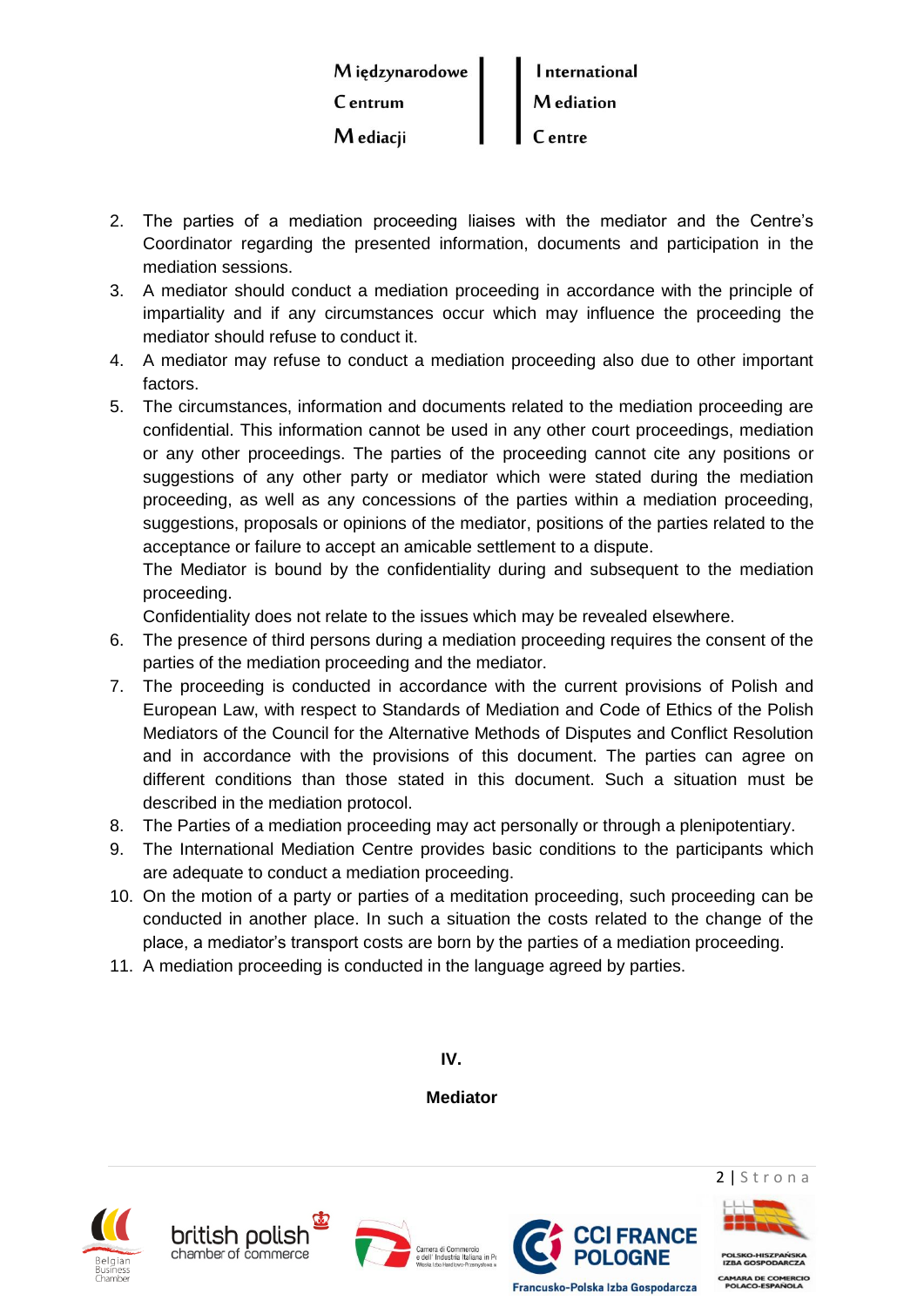| Międzynarodowe | International     |
|----------------|-------------------|
| C entrum       | <b>M</b> ediation |
| M ediacji      | <b>C</b> entre    |

- 1. A person who is entered into the Mediators List of the International Mediation Centre is authorised to act as a Mediator.
- 2. If the parties do not appoint a mediator, the Coordinator will appoint a mediator.
- 3. If the appointed mediator cannot conduct a mediation proceeding, refuse to conduct or stop a meeting, the Coordinator will appoint a new mediator or summon the parties to appoint a new mediator from the Centre's list.
- 4. A mediator, prior to the meditation proceeding, files a statement on impartiality, independence and confidentiality related to the proceeding. Statements are enclosed in the case files.
- 5. A mediator can be dismissed upon his own motion or motion of the parties. After the dismissal of a mediator, the parties can file motion on the appointment of a new mediator from the Mediators List of the International Mediation Centre.
- 6. If the appointed mediator was deleted from the mediators list, waived the role of a mediator or has died, the parties of a dispute may appoint a new mediator within 10 days otherwise the International Mediation Centre Coordinator will appoint a mediator from the list.

**V.**

# **Mediation sessions.**

- 1. A mediator starts the mediation session by the commencement of mediation.
- 2. The Mediation sessions may be conducted with the presence of both parties (common sessions) or in the presence of one party (individual sessions).
- 3. One session can last no longer than 4 hours including breaks
- 4. Following each mediation session, the parties should agree on the shortest possible breaks unless both parties agree for longer breaks or are due to important personal or professional reasons. In justified circumstances a mediation proceeding can be suspended.
- 5. Parties in a mediation session can participate in person or through proxies.
- 6. A Mediator can take notes during the mediation session in order to better understand the position of the parties. Such notes are confidential and are shredded by the mediator after the mediation proceeding.











CAMARA DE CO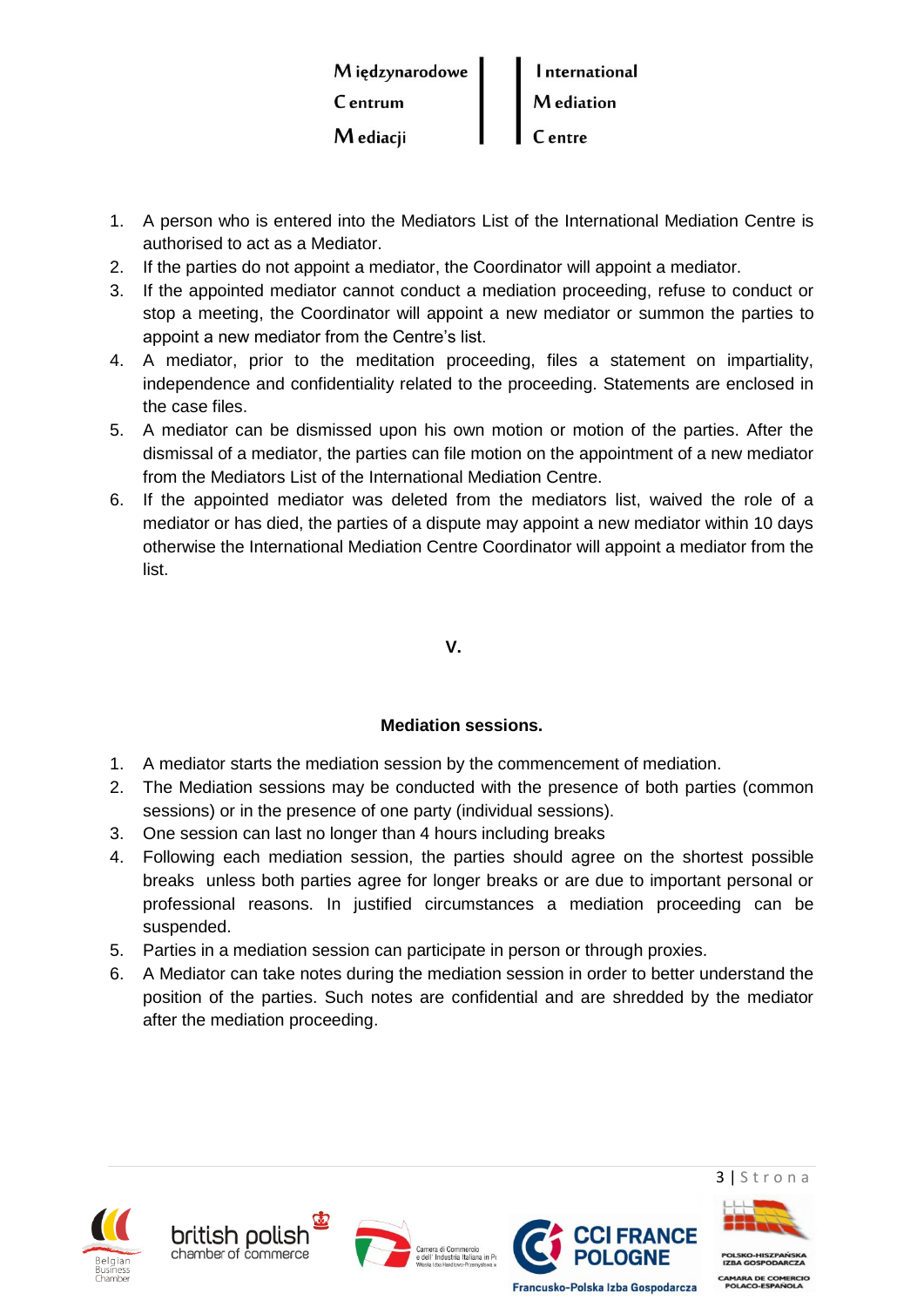

**VI.**

## **Suspension of mediation**

Mediation can be suspended when:

- 1. both parties agree up to no longer than 1 month and only once during the whole proceeding.
- 2. the mediator makes such a decision in justified cases, or when additional circumstances must be clarified or when parties need some time to obtain the necessary and important materials and documents for the case or when the parties need some time to rethink the position in the mediation proceeding.

### **VII.**

### **End of mediation**

- 1. Mediation is finished when:
- a) the parties reach an agreement and sign a contract with the mediator,
- b) the parties believe there is no likelihood to reach an agreement through mediation,
- c) one of the parties, during the mediation proceeding, refuses to further participate in the mediation,
- d) one or both of the parties fail to appear on at least two of the sessions without reasonable justification.
- 2. An Agreement, which has been reached through mediation, can be approved by the Court. All formalities related to such an approval of agreement are coordinated by the mediator or the International Mediation Centre Coordinator.

#### **VIII.**

### **Costs of mediation**

- 1. Mediation costs include the initial fee for analysis of the case files necessary to commence the mediation proceeding.
- 2. Mediation costs also include additional costs, which are born by the party which requests the conduct of some action or introduces changes in the proceeding which result in additional costs.
- 3. The party specified the above payments as advanced costs related to the mediation proceeding.



british polisł chamber of commerce







4 | S t r o n a

**RA DE CO** 

Francusko-Polska Izba Gospodarcza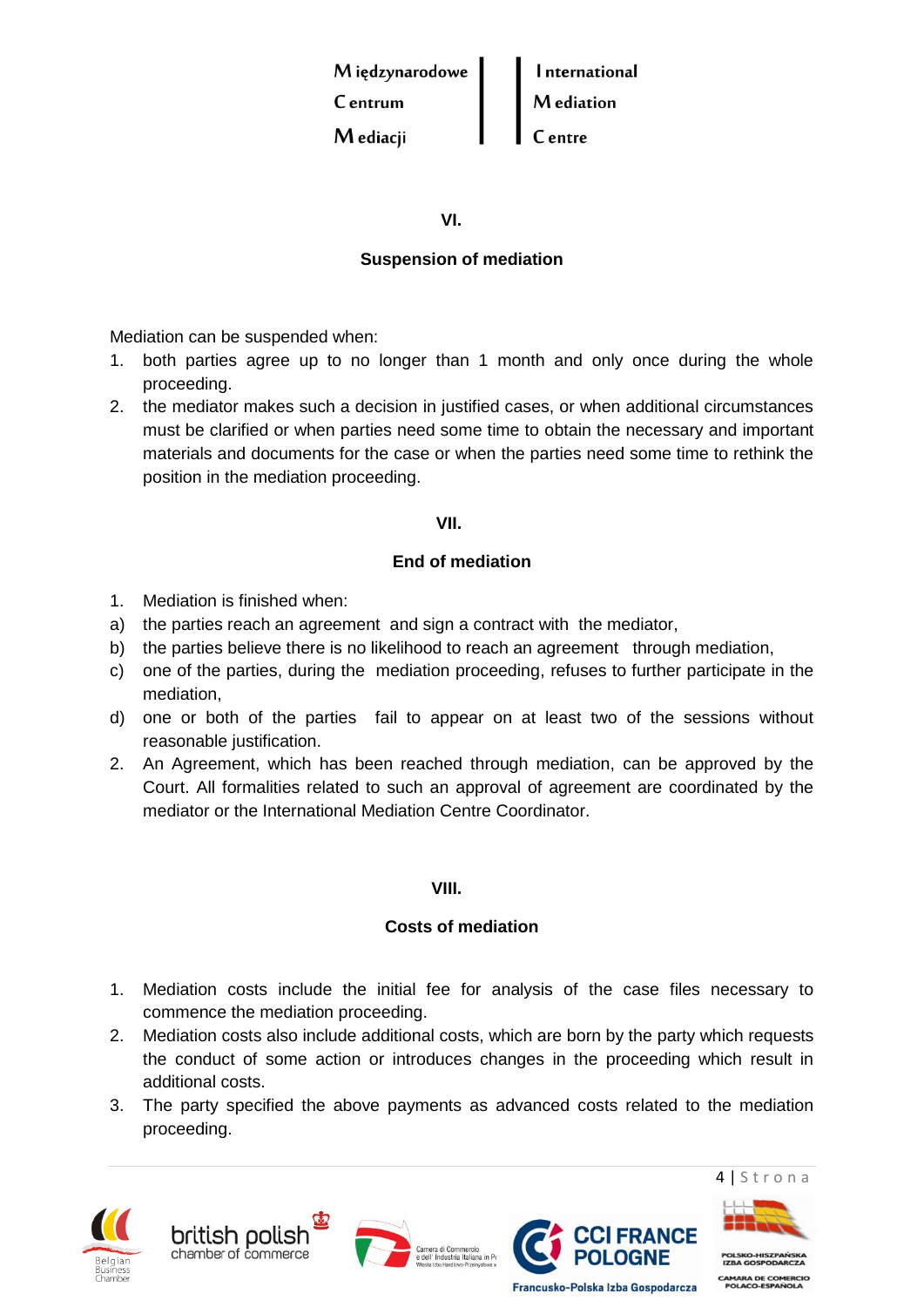| Międzynarodowe | <b>International</b> |
|----------------|----------------------|
| C entrum       | <b>M</b> ediation    |
| M ediacji      | C entre              |

- 4. The mediation proceeding fees are included as Appendix No 1 to this document.
- 5. Revenue generated from a mediation proceeding is divided in the following manner:
- a. 20% of the initial fee and the fee for the mediation proceeding is income for the Chamber, whose member is the party which files the motion on mediation,
- b. 80% of the initial fee is the Coordinator's income,
- c. 80% of the fee for the mediation proceeding is the mediator's income.

### **IX.**

## **Final provisions**

- 1. Changes to this document requires the consent of the International Mediation Centre Council by a majority vote.
- 2. Any changes to this document are binding after 7 days from the date of the announcement.

## **Appendices**

Price list of the fees and mediation proceeding costs is appendix to this document.











5 | S t r o n a

CAMARA DE COM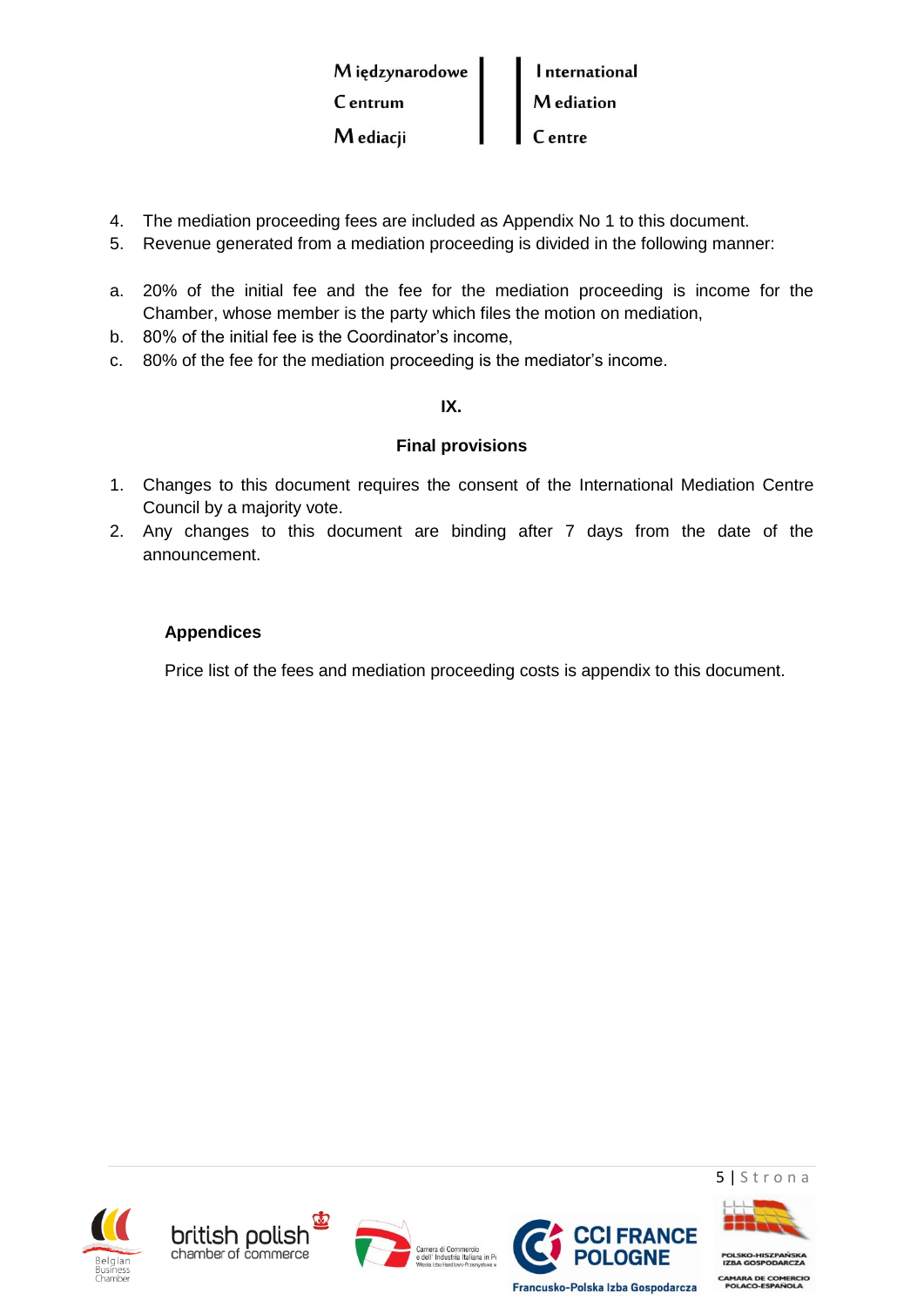

## **LIST OF FEES AND MEDIATION PROCEEDING COSTS**

# **Appendix to the Terms and Conditions of the mediation proceeding at the International Mediation Centre**

## **At the International Chambers of Commerce in Poland**

## **1. INITIAL FEE**

An Initial fee to the amount of PLN 1,000 from each of the parties is made when the motion on mediation is filed.

When only one party files a motion on mediation the fee amounts to PLN 1,500.

# **2. THE COSTS OF MATERIAL AND ANALISIS OF DOCUMENTATION NECESSERY TO START THE MEDIATION PROCEEDING, COST OF EXPERTS**

When additional material and analysis of documents or opinion from an independent expert are necessary to a start mediation proceeding, the costs are born by the parties of the mediation proceeding according to the price list of the advisors and experts.

## **3. COSTS OF MEDIATION SESSIONS**

Mediation session up to 4 hours (including breaks) net PLN 5,000 paid by the parties of the mediation proceeding.

## **4. ADDITIONAL ADMINISTRATIVE COSTS**

When additional costs (according to point VIII of Terms and Conditions) arise, they should be born by the party or parties who requested the activities which generate costs.

The fees and costs specified in this price list increase by 25% when the mediation proceeding is conducted for the companies which are not members of any International Chamber of Commerce which create the International Mediation Centre.











CAMARA DE CO